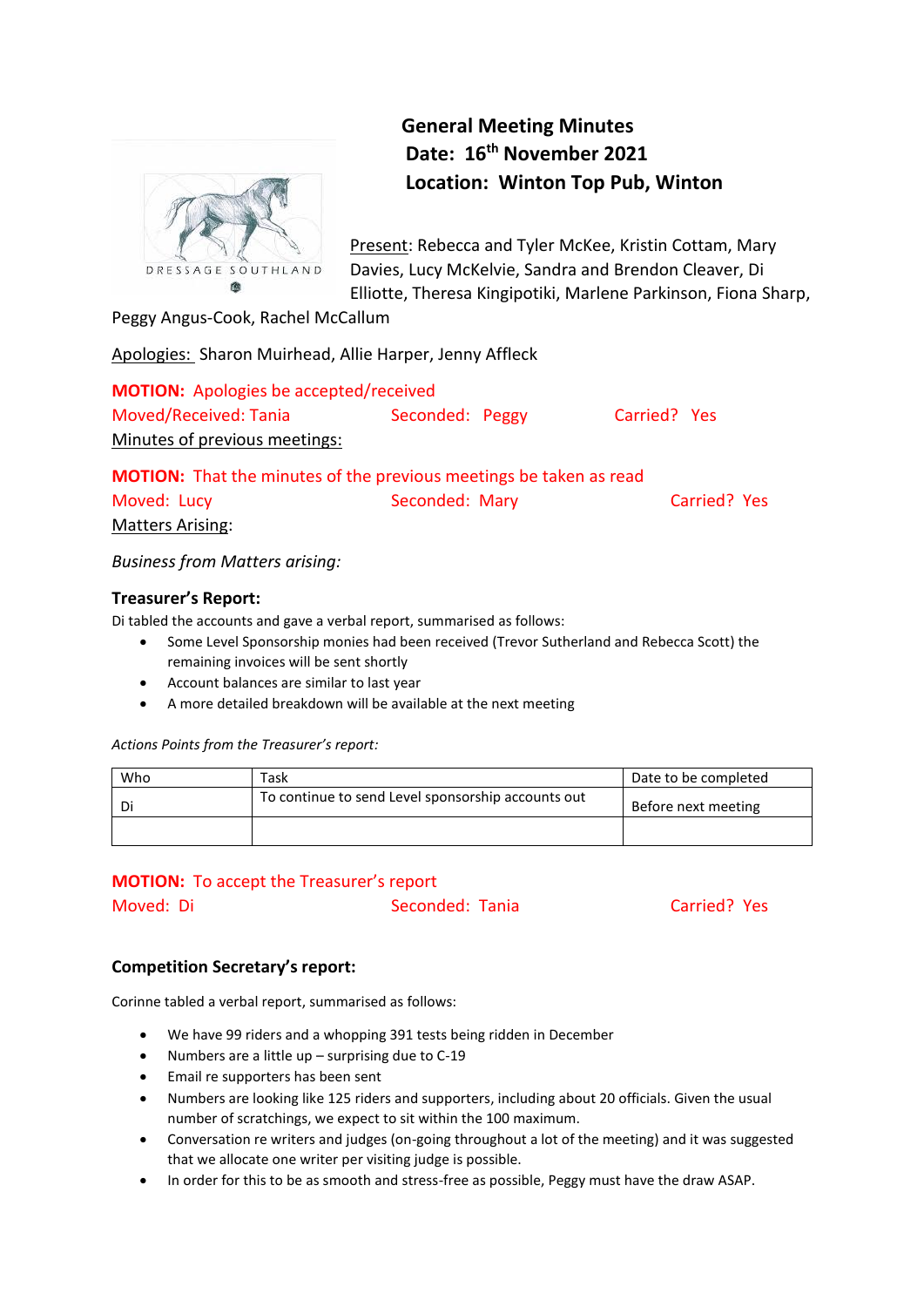A suggestion was that perhaps we don't allocate a judge to the lower levels (ie non-grading / unregistered and Preliminary classes) IF the judge was comfortable with that …however, as this is a PL show the majority thought we should endeavour to cover these classes too.

*Actions Points from the Competition Secretary report:*

| Who | را ہ د<br>dSK | Date to be completed |
|-----|---------------|----------------------|
|     |               |                      |

# MOTION: To accept the Competition Secretary's report

Moved: Corinne Seconded:Lucy Carried? Yes

## **Sponsorship Officer's Report:**

Theresa gave a verbal report, summarised as follows:

- Thank yous to Level-Accumulator Sponsors have been sent
- The Silent Auction is up and running
- No AB Lime caravan (due to it being used as a 'bubble') BUT Theresa has looked for alternatives currently a Porta-Cabin company in Gore might supply one. Failing that Theresa has access to a caravan.

*Actions Points from the Sponsorship Officer's report:*

| Who     | Task                                        | Date to be completed |
|---------|---------------------------------------------|----------------------|
| Theresa | Making sure Harper's are officially invited | ASAP                 |
| Theresa | Confirming the caravan / port-cabin         | ASAP                 |

## **MOTION:** To accept the Sponsorship report

| Moved: Theresa | Seconded: Tania | Carried? Yes |
|----------------|-----------------|--------------|
|                |                 |              |

## **Rider Delegate Report:**

Rebecca updated the group verbally, as follows:

It's all been pretty quiet – mostly C-19 emails and discussion.

*Actions Points from the Rider's Delegate report:*

| Who | $\overline{\phantom{0}}$<br>باعد<br>l dSK | Date to be completed |
|-----|-------------------------------------------|----------------------|
|     |                                           |                      |

# MOTION: To accept the Rider Delegate report

Moved: Rebecca Seconded:Lucy Carried? Yes

## **Area Judges Officer and Judges Officer report:**

Sharon tabled a written report, read by Lucy and included below.

*Additions in red are either comments from Kristin or confirmed plans from the group re travel etc:*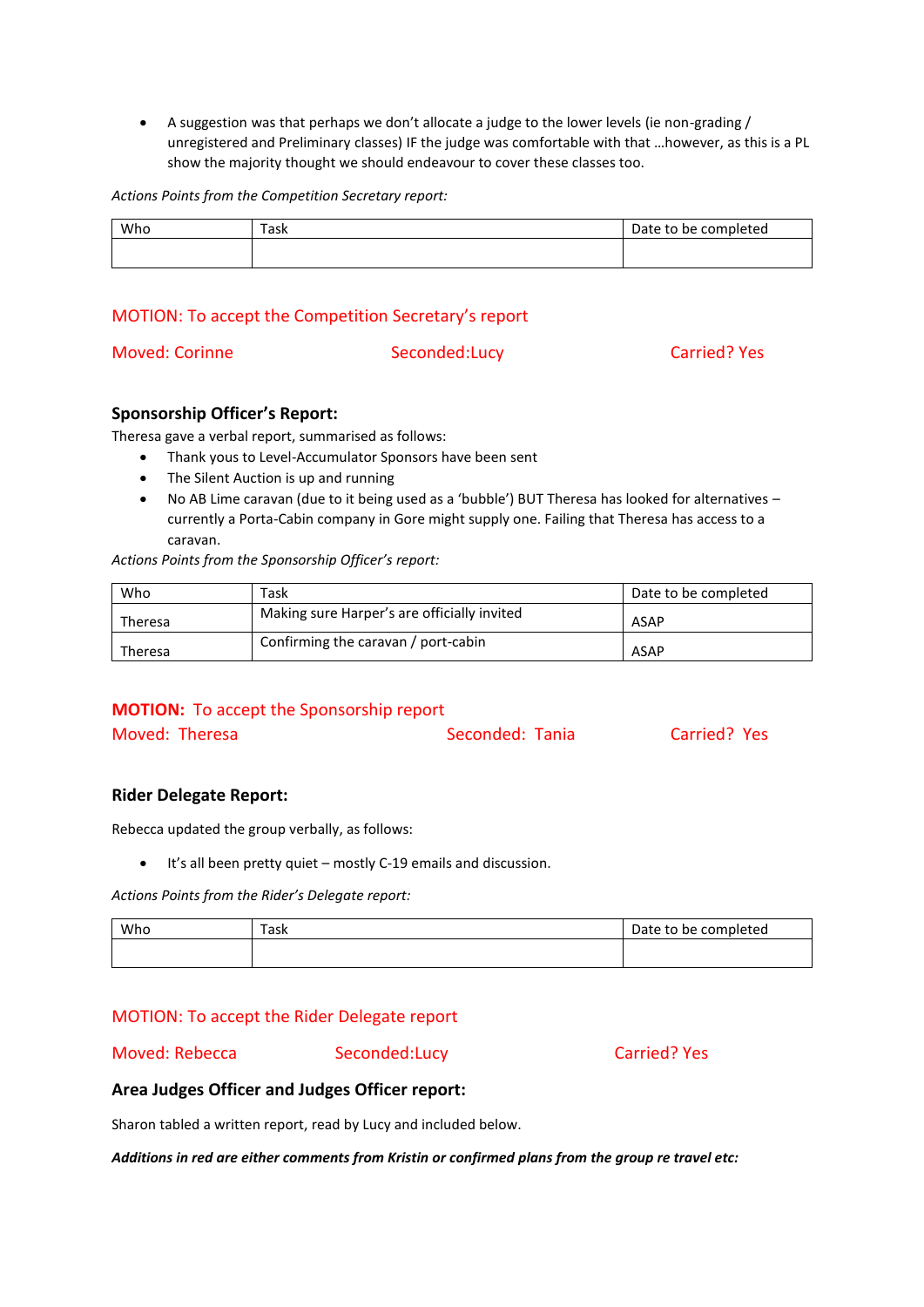**October tournament** – Some nice feedback from our visiting judges:

**Gill Morley** - Great trip home and arrived in Napier at 730pm, Love coming to the south and some lovely horses coming thru the levels

Leonie Coker - Yes I got home safely today and I have to say that Sonia and Chris were the best hosts had a lovely night with them. I really enjoyed coming to the Deep South you have a fantastic group running your show and your new young judge shows huge promise and talent as a judge candidate. Hopefully I will be able to help you again in the future

### **December Tournament**

Arena plan is with AJO and TD and as soon as sign off will go to Competition Secretary and Writers Coordinator

There will be 4 Arenas starting at 8am both days, finishing around 5.30pm for all arenas on Saturday and Sunday – at least two judges on classes.

Arena 1 will have all the musicals through it. Others are rotated as much as possible. The intro horse pm test will run through lunch break as there was no other room for it.

#### **Visiting Judges Info**

### **Arrangements for Friday**

Suzanne Inglis flies in at 11.35am (I can pick her up and take to Gore)

Linda Warren-Davey and Myra Friend flys in at 6.20pm (Will need picked up from airport and taken to Esplanade Motel – Theresa will ask Stacey is she's happy to do this

Tracy Johnson flies in at 8.25pm and will need picked up from airport and taken to Esplanade Motel – Will need to be posted on Facebook

Can someone please let me know who will be picking up who so I can let the judges know

#### **Arrangements for Sunday/Monday**

Tracey needs home hosted on Sunday night and taken to airport on Monday morning for 6.15am flight – Will be asked would she like a motel / be home hosted?

Suzanne flies home on Monday morning (Rachel will host her on Sunday night and get her to the airport on Monday)

#### Rachel will take both Tracey and Suzanne back to Invercargill

Myra flies out at 4.15pm on Sunday so will need a ride back to airport leaving grounds by 2.30pm

Linda flys out at 6.50pm on Sunday (she was on an earlier flight but ANZ changed time of the flight so she may need somewhere to hang out until then as other wise would be at the airport a few hours before flight)

Will confirm Myra and Linda transportation once we know the new draw.

**Southland Judges:** Helen Christie, Kristin Cottam, Noelene Keen, Karen Robins, Julia Latham, Fiona Sharp, Marlene Parkinson (upgrading to C)

**Shadowing/Sit in for upgrading**: Heilke de Graff, Deborah Rutherford, Aleina Beer, Allie Harper, Tracie Beasley (Tracie has indicated she's happy to write for a half day if needed) (Allie and Aleina will hopefully finish upgrading in Dec)

**Judges Cars** – Will need 5 cars as Noelene also needs one

**Stewards** – Rachel McCallum & Kate Dodd

**TD** – Noelene Keen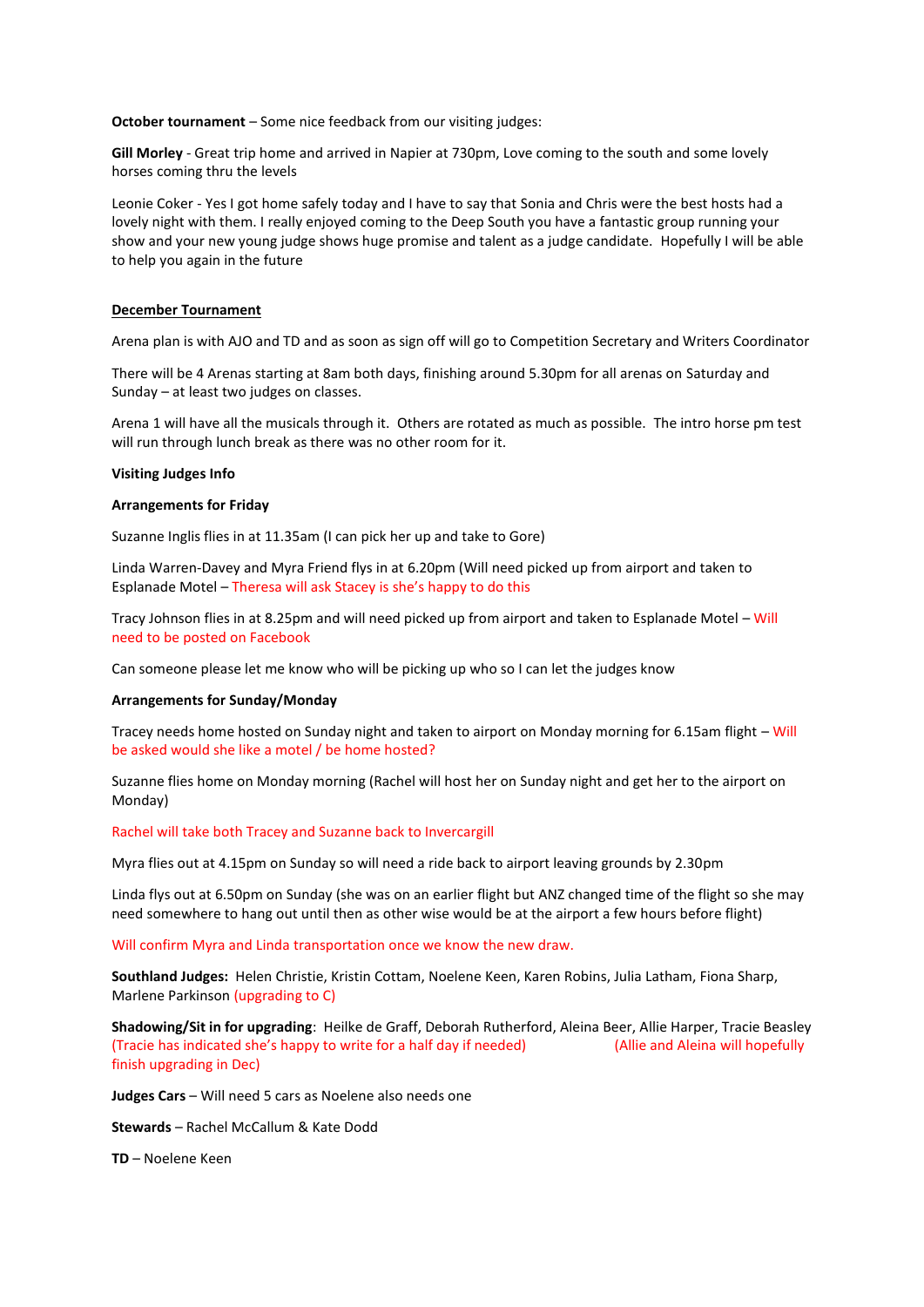### **Ground Jury –** TBA

**Officials Catering** – I am happy to do the food again as per last tournament – worked well in the garage. Would just need access to an oven under the grandstand

### **Judges Briefing at 7.45am Saturday**

Additional from Kristin:

- Can we ask to have Rebecca and Jenny fast-tracked? Possibly yes for Rebecca, starting in December
- Rachel McCallum is going to start judging in January for eventing!
- Sue has offered to run a judges clinic with a potential date of Feb 2022. Discussion around when would be the best date / where to hold etc

### *Actions Points from the AJO & Judges Officer reports:*

| Who              | Task                                                                                                                                                | Date to be completed     |
|------------------|-----------------------------------------------------------------------------------------------------------------------------------------------------|--------------------------|
| Kristin / Sharon | Rework the Arena Plans as to accommodate a grass<br>arena – ensuring that all levels (barring those<br>mentioned above) ride up a grass centre line | ASAP and passed to Peggy |

# MOTION: To accept the AJO and Judges Officer report(s)

| Moved: Kristin | Seconded: Lucy | <b>Carried? Yes</b> |
|----------------|----------------|---------------------|
|                |                |                     |

## **SEPT Representative/s Report:**

Marlene tabled a verbal report as follows:

- 28 bags or Tredlite are arriving this week. It's pretty exciting! 12 bags cover a 60x20 arena space
- Marlene asked the group: What's the best way to space the four arenas?
- Lots of discussion followed! Ultimately it was agreed that:
- We need to leave space around the arena used for the musicals it was suggested 3 x on surface and 1 x on grass (in the Oval)

There was lots of robust conversation on this and the group voted for their ultimate preference re using the Oval for the fourth arena.

It was decided that the Super 5 and musicals must stay on the surface – there were expectations from visiting riders that they'd be riding there and so we should fulfil these expectations if possible

Probably the thoughts of the group were best summarised by Fiona who said *'we really need to do what's right for the majority, not what we personally want'*

*Actions Points from the SEPT Representative report:*

| Who               | Task                                                                                           | Date to be completed |
|-------------------|------------------------------------------------------------------------------------------------|----------------------|
| Marlene and Allie | Organise setting up arenas - Marlene has<br>indicated that she doesn't wish to be in charge of | Prior to show        |
|                   | Oval arena – poo picking etc                                                                   |                      |
| Lucy              | Will advise of arena on Oval on Facebook                                                       | <b>ASAP</b>          |

MOTION: To accept the SEPT Representative/s report Moved: Marlene Seconded: Corinne Carried? Yes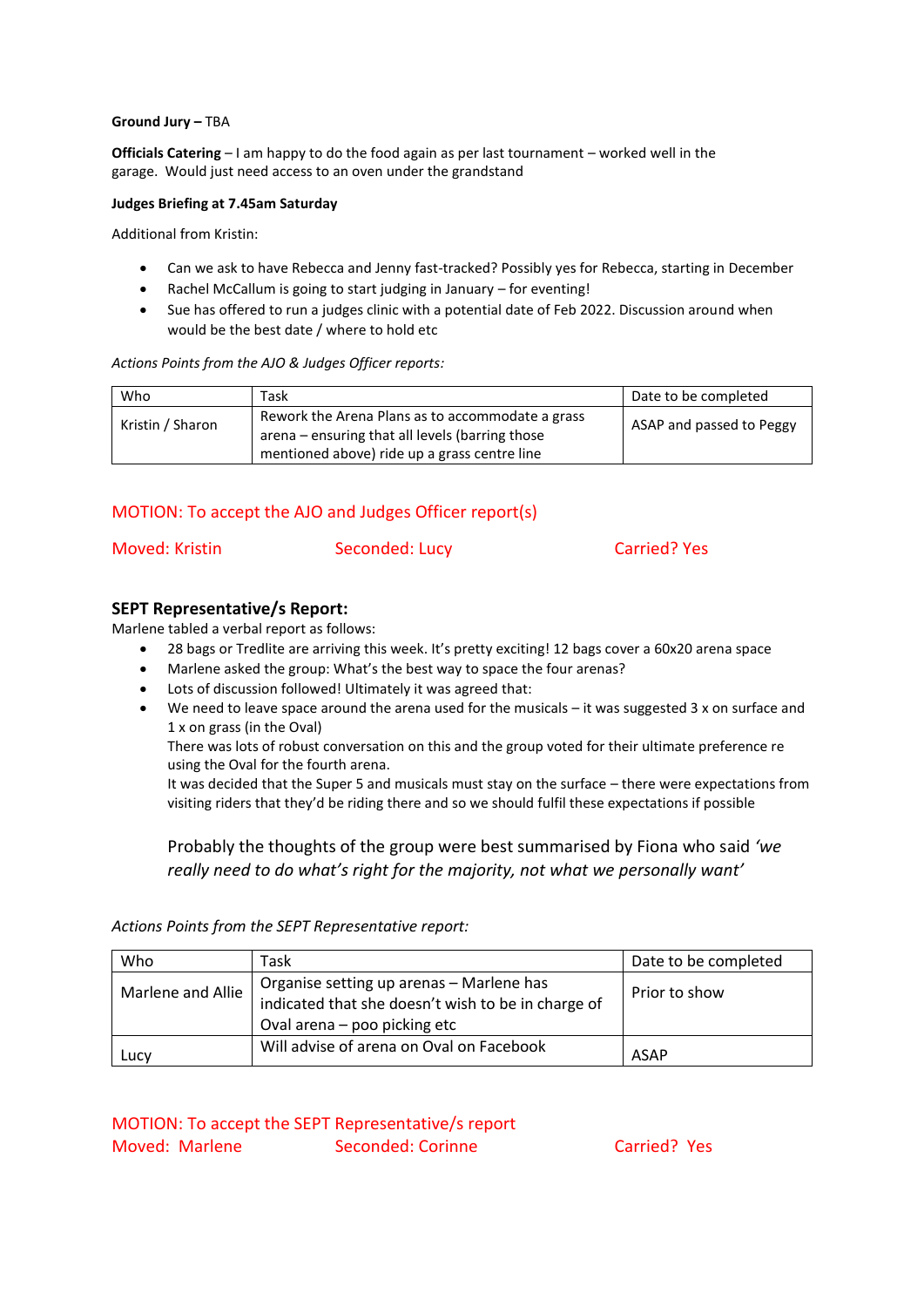# **Groundsperson Liaison Report:**

Fiona tabled a verbal report, summarised as follows:

- Bevan has indicated that we will have unlimited access to grass, including the 'Sacred Ground' Fiona will ask Bevan:
- To prep the Oval so that it's in the best condition possible for our December show. We will have two horses warming up next to arena and the Sacred Ground will be another warm-up area
- There will also be a Steward operating at that arena
- For additional toilet paper as Tania had to (twice) by extra at the October show

### *Actions Points from the Groundsperson Liaison report:*

| Who   | 「ask                                         | Date to be completed |
|-------|----------------------------------------------|----------------------|
| Fiona | Communicate with Bevan re the decisions made | <b>ASAP</b>          |

# MOTION: To accept the Groundsperson Liaison report

| Moved: Fiona | Seconded: | Carried? Yes |  |
|--------------|-----------|--------------|--|
|              |           |              |  |

# **SHOW ORGANISATION:**

| Item                   | <b>Discussion</b>                                              | Who-To-Do?                                  |
|------------------------|----------------------------------------------------------------|---------------------------------------------|
| <b>Arenas</b>          | 4                                                              |                                             |
|                        | 3 X Surface (on Tredlite) and 1 x Oval                         |                                             |
| Caravans               | Office: Theresa has this under control – see above             |                                             |
|                        | Scoring office: Mandy is happy in the one she used for October |                                             |
|                        | Musicals - using SJ caravan                                    |                                             |
| <b>Confirmation of</b> | Sharon confirmed judges in her report. Visiting judges are all |                                             |
| <b>Judges</b>          | South Island judges - gives us a sense of security             |                                             |
| <b>Travel</b>          | See above in report                                            | Lucy can advertise if need-be after feelers |
| arrangements           |                                                                | have been put out. Tania / Sharon will let  |
| for judges             |                                                                | her know. See notes above in red.           |
| <b>Accommodation</b>   | The Esplanade                                                  | See note above – someone needs to confirm   |
| for judges             |                                                                | with Tracey does she want a motel / home-   |
|                        |                                                                | host. Sharon or Tania??                     |
| Judge's vehicles       | Regional Ford - we need 5                                      | Marlene to sort                             |
| TD-Ground              | Stewards - Rachel Burns and Kate Dodd                          |                                             |
| Jury - Steward         | TD - Noelene Keen (Friday) and Helen Christie Sat/Sun          |                                             |
|                        | Ground Jury - TBC                                              |                                             |
| Start / End            | Sat: 8am - 5.30pm                                              |                                             |
| times                  | Sun: 8am - 5.30pm                                              |                                             |
| <b>Invitations to</b>  | Tournament sponsor is Harper Horse Coaches                     | Theresa to sort re conversation with Allie  |
| <b>Sponsors</b>        |                                                                |                                             |
| <b>Office staff</b>    | Corinne, Theresa, Linda G, Di                                  | Di to set Office up on Friday               |
| Catering $-$           | Sharon has this under control                                  | She needs access to the oven                |
| officials              |                                                                |                                             |
| Catering - riders      | Bogan Bakehouse - Sat/Sun                                      |                                             |
|                        | Mad Cow Coffee - Saturday                                      |                                             |
|                        | Zippy Coffee - Sunday                                          |                                             |
| <b>Writers</b>         | Peggy needs the draw ASAP - see notes above                    |                                             |
| <b>Parking</b>         | Should be straightforward                                      |                                             |
| Stables / Yards        | Under control                                                  |                                             |
| <b>Health and</b>      | 7.45am Saturday                                                |                                             |
| <b>Safety Briefing</b> |                                                                |                                             |